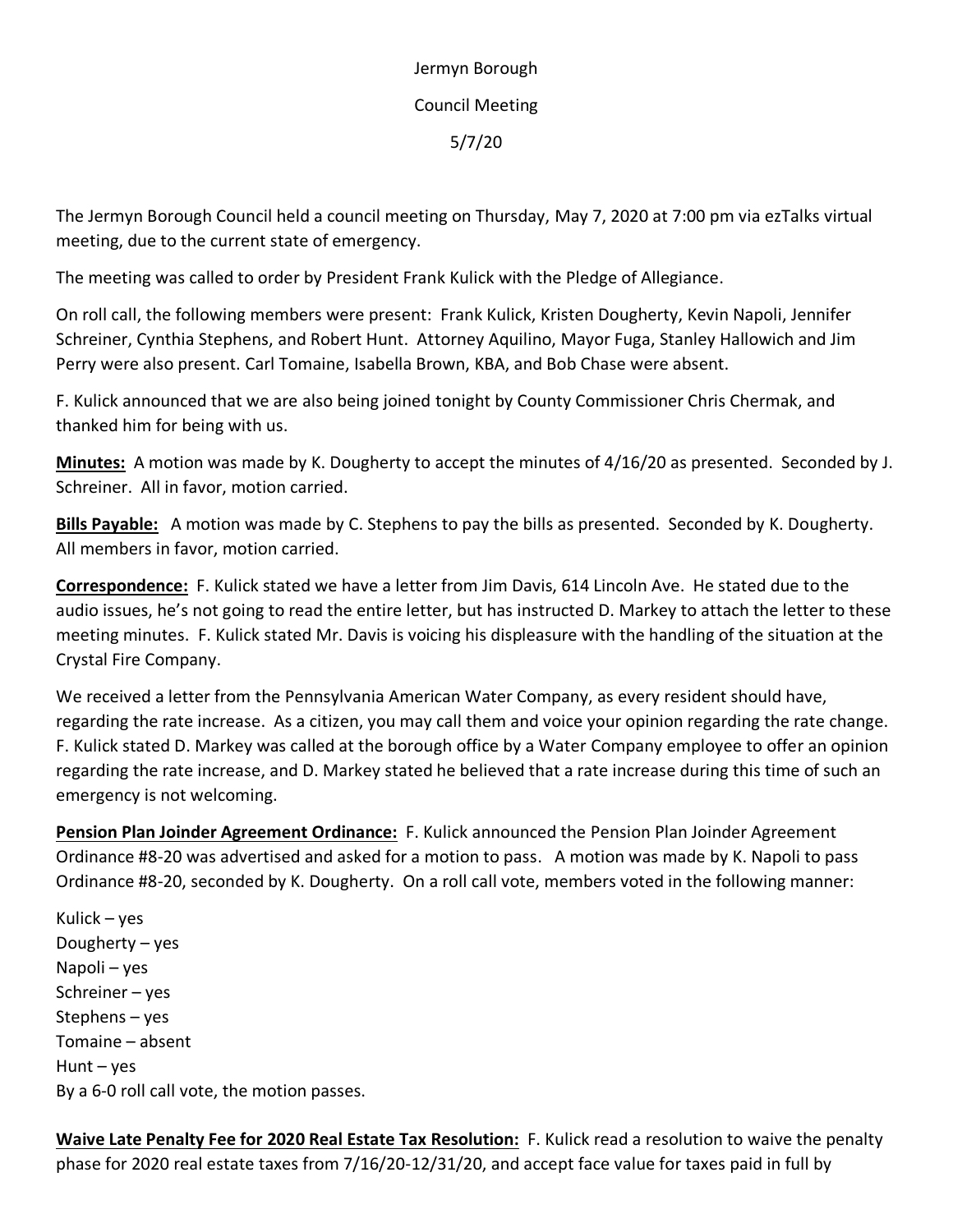12/31/20. A motion was made by J. Schreiner to pass Resolution . Seconded by K. Napoli. On a roll call vote, members voted in the following manner: Kulick – yes Dougherty – yes Napoli – yes Schreiner – yes Stephens – yes Tomaine – absent Hunt –  $yes$ By a 6-0 roll call vote, the motion passes.

**Bells Across Pennsylvania Resolution #10-20**: F. Kulick announced that Mayor Fuga issued a proclamation to take part in Bells Across Pennsylvania Day on Sunday, May 3, 2020 at 7pm, and stated the council must ratify the proclamation, by resolution, ex post facto. A motion was made by C. Stephens to pass Resolution #10-20 in support of Bells Across Pennsylvania. Seconded by K. Dougherty. All members in favor, motion carried.

**Laurel Street**: W. Aquilino stated there was an issue with a resident blocking Laurel Street. He thought he owned the land, however, we have sealed, stamped surveys stating the borough owns the road. W. Aquilino advised the resident of such, and advised him that he needs to keep the road unblocked, and also comply with the necessary corrections for the Department of Environmental Protection and the Lackawanna River Basin Sewer Authority.

**Public Comment:** County Commissioner Chris Chermak stated he's just here to see if anyone has any questions for him.

Jason Elliott is looking to buy 571 Washington Ave and wanted to know if he can go forth and renovate the old barber shop in the basement back into a studio apartment and convert the store to a two bedroom apartment. K. Dougherty asked wasn't there a plumbing issue with the space in the basement? D. Markey stated he spoke with Bob Chase today, and the reason the basement space cannot be a studio apartment has to do with square footage. D. Markey advised Mr. Elliott to continue the conversation with Bob Chase.

**Loan Refinancing**: D. Markey stated he has heard back from Community Bank, and FNB. We currently have outstanding loans for both. Community Bank offered 3% for the current pole building loan we have through them, and then 3% for an additional \$50K loan to finish parking lot paving. They are not able to refi capital leases or Revenue Anticipation Notes. FNB offered 2.5% financing on all, including capital leases. K. Dougherty asked if the loans are being pulled by separate budget areas, is that an issue? D. Markey stated no, it shouldn't be an issue within our budget. K. Dougherty asked about the revenue anticipation. D. Markey stated our current note is to reimburse for Woodlands and parking lot paving, which aren't even completed yet. K. Dougherty asked if it would be a monthly payment or a yearly payment, and is there anything due at closing? D. Markey stated we probably have different options on how to setup, but historically, it's a yearly payment, due at the end of the first year after the loan closes. D. Markey asked Commissioner Chermak if he knows when the County Reinvest Grants will be awarded, as Jermyn Borough submitted an application for assistance with parking lot paving? Commissioner Chermak stated he did not know off the top of his head, but he will find out and call the borough office tomorrow with an answer. R. Hunt asked how many years we have left on the loans? D. Markey stated we have two years left on the paving loan, 5 years on DPW pole building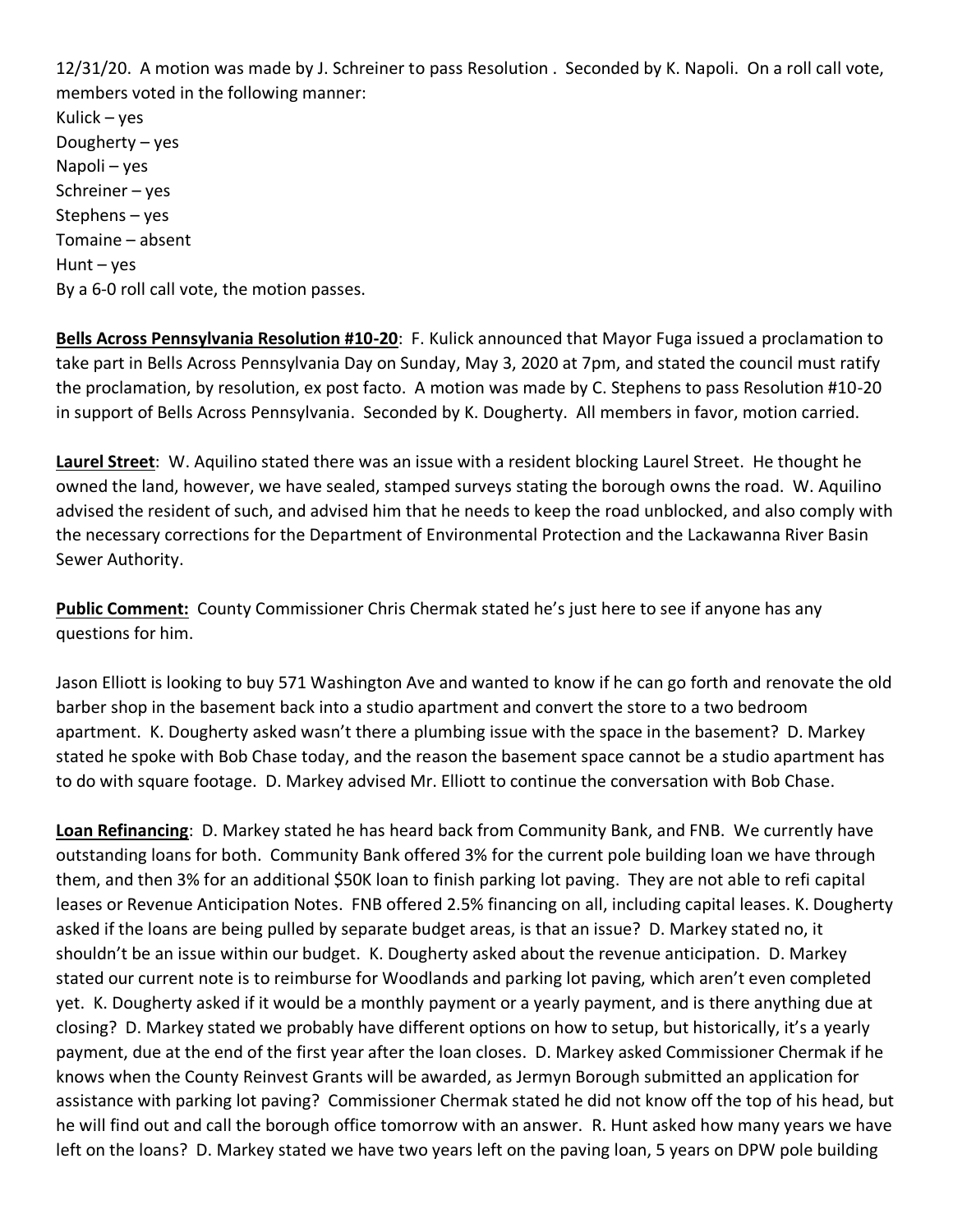and police cruiser, 4 years on the backhoe, revenue anticipation note is due next month, and John Deere tractor note is another 2-1/2 years. K. Dougherty stated the revenue anticipation note is all money we expected to get from grants, which the grant work has not been completed yet, so it is in our best interest to refinance. A motion was made by K. Dougherty to move forward with the loan refinancing through FNB at a rate of 2.5%. Seconded by J. Schreiner. On a roll call vote, members voted in the following manner:

Kulick – yes Dougherty – yes Napoli – yes Schreiner – yes Stephens – yes Tomaine – absent Hunt –  $yes$ By a 6-0 roll call vote, the motion passes.

**WalkWorks**: K. Dougherty stated as a member of the WalkWorks program, a letter of participation is required to proceed. F. Kulick asked if it was going to cost anything? K. Dougherty stated no. F. Kulick read the letter of participation. A motion was made by K. Dougherty to sign the letter of participation with WalkWorks, seconded by C. Stephens. All members in favor, motion carried.

**Parking Lot Paving Project**: F. Kulick stated the bids were opened and reviewed by KBA. The lowest bid, submitted by Stafursky Paving, in the amount of \$92,098.80 is after \$5,637.50 is subtracted for lawn restoration, which will be handled internally. A motion was made by J. Schreiner to award the bid to Stafursky Paving for the borough building parking lot. Seconded by K. Dougherty. F. Kulick asked to modify the motion to stipulate the award is conditional to the refinancing note going through with FNB. On a roll call vote, members voted in the following manner:

Kulick – yes Dougherty – yes Napoli – yes Schreiner – yes Stephens – yes Tomaine – absent  $H$ unt – yes By a 6-0 roll call vote, the motion passes.

**Jermyn 150 Celebration**: F. Kulick stated he spoke with Bruce Smallacombe, chair of the Jermyn 150 committee, and suggested that the festivities be pushed off until 2021. Mr. Smallacombe stated he will speak with the committee members and get back to council. F. Kulick asked him to get back to council by June 4<sup>th</sup>.

**Memorial Day Parade**: D. Markey stated he discussed with the American Legion Post #465 Commander, and it was decided to cancel the Memorial Day Parade for 2020 due to COVID-19. F. Kulick asked if anyone was in disagreement? No on stated disagreement.

## **New Business**: